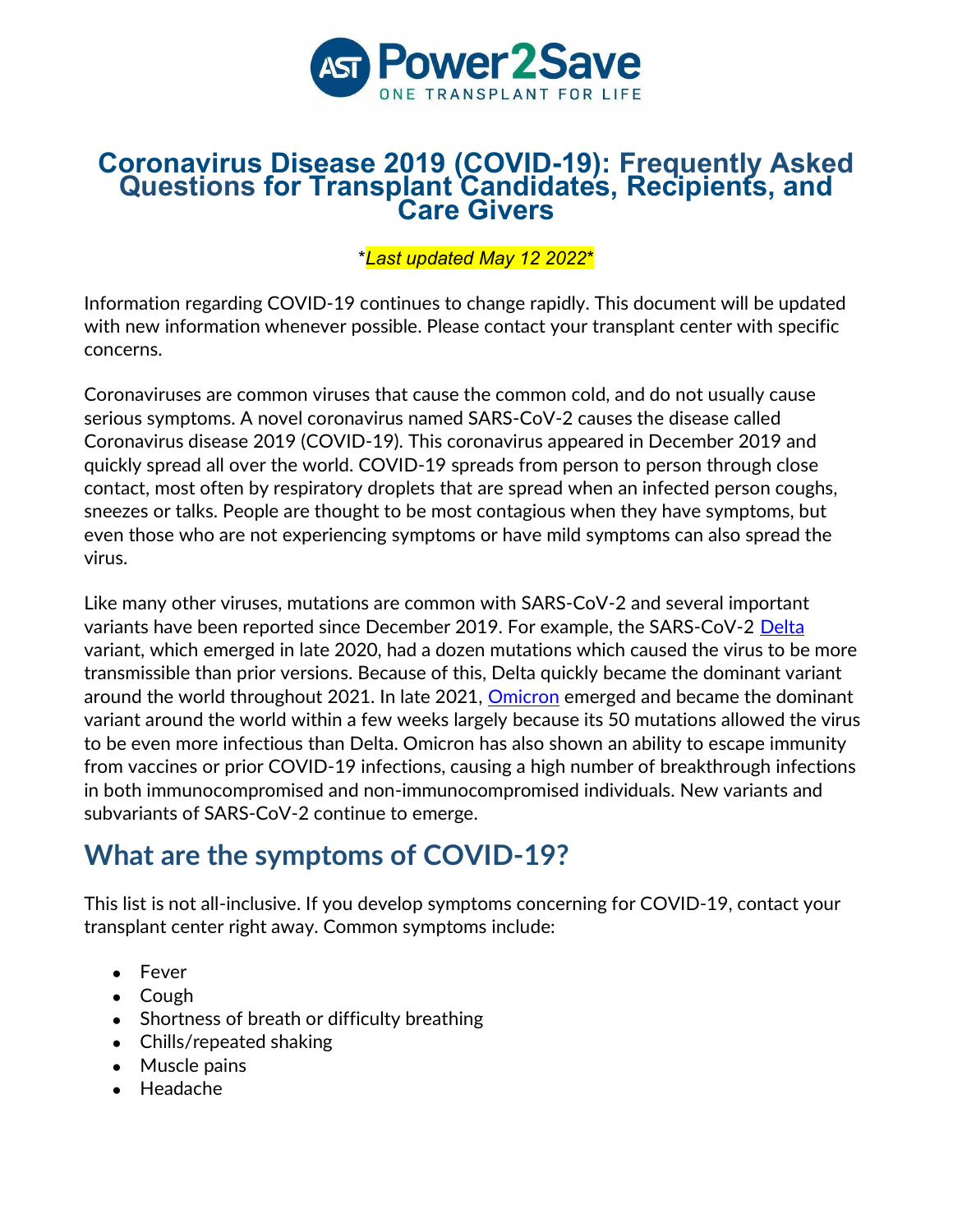- Sore throat
- Fatigue
- Nausea, diarrhea, abdominal pain
- New loss of smell and/or taste
- Rash

## How is COVID-19 treated?

Most people with COVID 19 who have mild to moderate symptoms will recover on their own with supportive care. However, some people with risk factors, such as being a transplant recipient, are at risk for more severe disease.

COVID-19 can be a mild illness for some but for others, it may be severe and have serious complications leading to hospitalization or death. Letting your primary care provider or transplant team know about your symptoms right away is critical so they can provide further guidance on the best treatment, especially since some are time sensitive. Along with supportive care, below are some treatments currently being used for COVID-19. There are new therapies that have been developed in the past year and more may be available in the months to come.

### Oral Antiviral Therapy

The FDA has given Emergency Use Authorization (EUA) for two oral antivirals nirmatrelvir/ritonavir (Paxlovid; Pfizer; for ages  $\geq 12$  years of age and  $\geq 40$  kg)) and molnupiravir (Lagevrio; Merck;> 18 years of age) for treatment of COVID-19. Both nirmatrelvir/ritonavir and molnupiravir are meant to be used as outpatient therapy for COVID-19, for high-risk patients early in disease (within 5 days of symptom onset). Molnupiravir is authorized for people age 18 and older and should be avoided in pregnant women or women trying to become pregnant. Nirmatrelvir/ritonavir can be challenging to use in many transplant patients due to significant drug interactions and the difficulty with checking drug levels in outpatients with active COVID-19 infection. Let your transplant team know right away if you are prescribed nirmatrelvir/ritonavir because your immunosuppression will probably need immediate adjustment if you are going to take this medication Do not start this medication or change your immunosuppression until you have received specific instructions from your transplant team.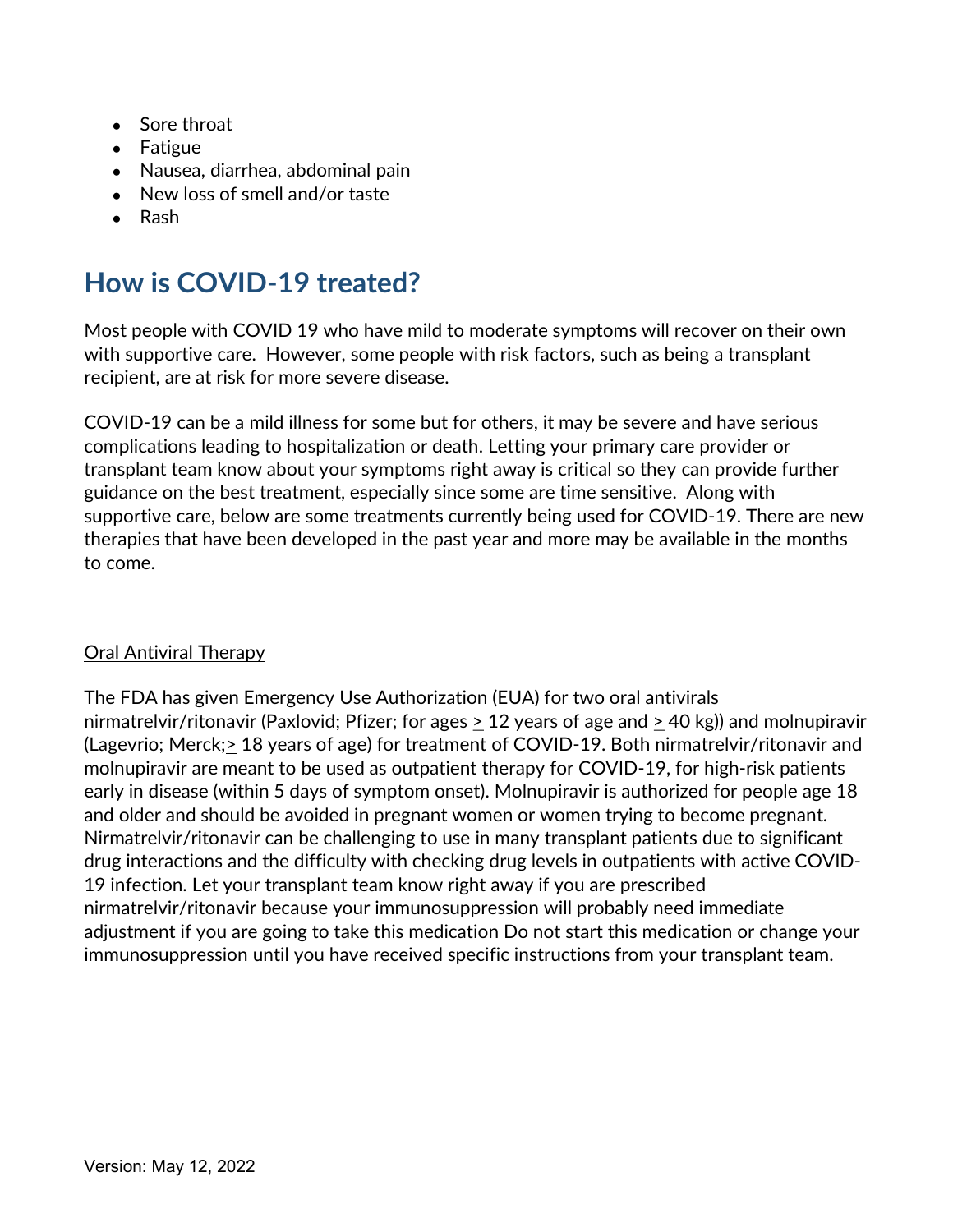### Monoclonal Antibodies

The FDA has issued an Emergency Use Authorization (EUA), which allows for emergency use of combination anti-SARS-CoV-2 monoclonal antibodies to treat patients with mild to moderate COVID-19, who are at high risk of clinical progression. You may be eligible for this treatment, so it is important to contact your primary care doctor or transplant team as soon as you develop symptoms to see if this treatment is appropriate for you. How well different monoclonal antibodies work can change as new variants arise so talk with your doctor to see if this is an option for use.

Currently for the Omicron BA.2 variant, sotrovimab is felt to be no longer effective. A new monoclonal, Bebtelovimab, is active against the BA.2 subvariant and has been recently authorized by the FDA for the treatment of early COVID-19 infection in high-risk individuals, including transplant recipients. Availability of these monoclonal antibodies continues to be a challenge as well.

#### Remdesivir

Remdesivir is an intravenous antiviral medication that has been FDA approved for the treatment of COVID 19. Initially it was used in hospitalized patients with moderate to severe COVID, but shorter courses are now also being used for outpatients or patients including children with mild to moderate disease.

### **Corticosteroids**

Dexamethasone (a steroid) is used for patients with moderate to severe disease who are hospitalized with COVID and are hypoxic (requiring oxygen support).

Immunomodulatory Drugs (Medications that affect your immune system)

For hospitalized patients on dexamethasone who have rapidly increasing oxygen needs and signs of systemic inflammation, a second immunomodulatory drug (e.g., tocilizumab or baricitinib) might be used. Published data on these medications in COVID-19 have demonstrated mixed results. Nonetheless, the FDA has given Emergency Use Authorization (EUA) for the use of these two drugs in hospitalized patients on corticosteroids who meet certain EUA criteria.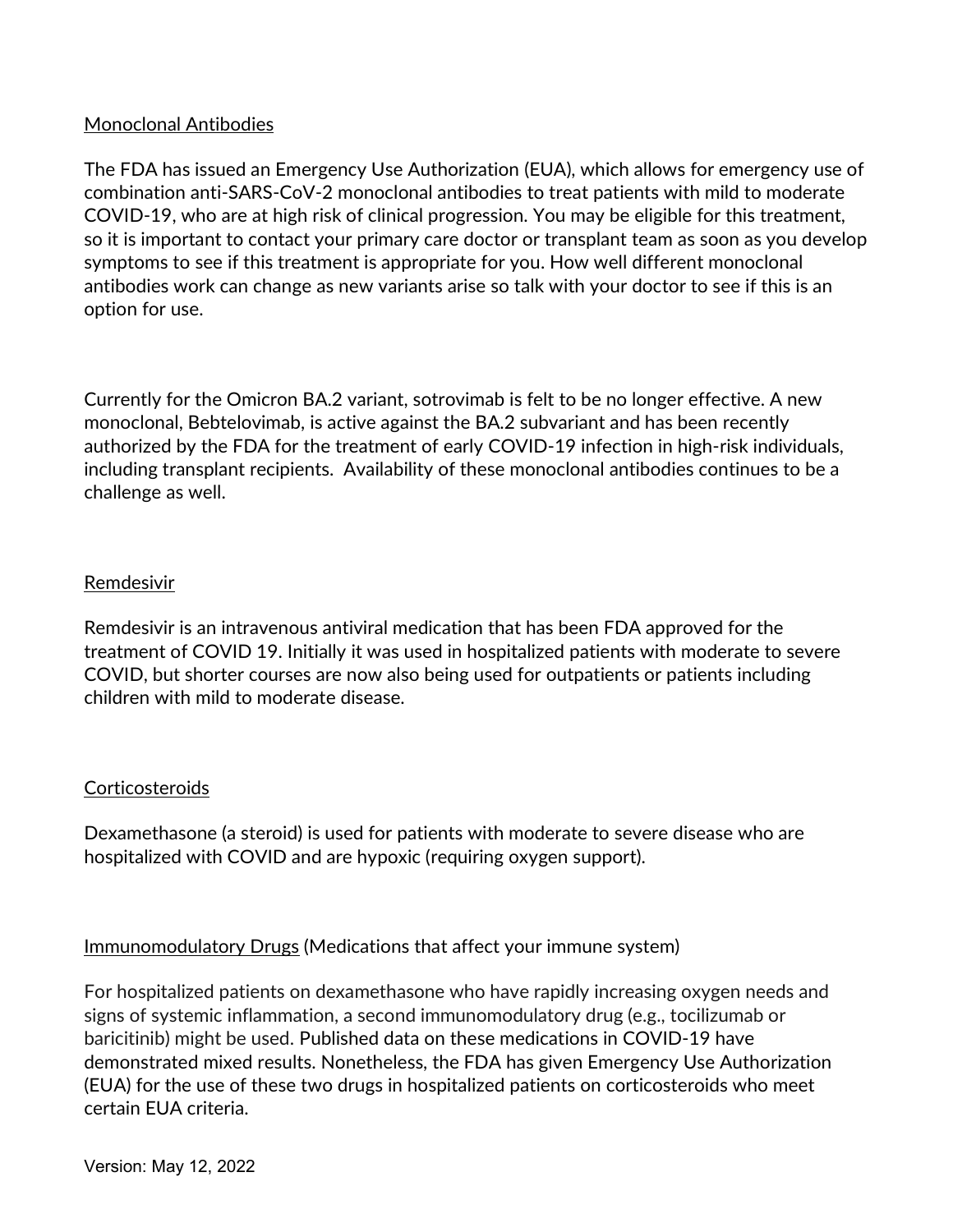● For information on COVID-19 Treatment, visit https://www.covid19treatmentguidelines.nih.gov/whats-new/

## Prevention

### Are the COVID-19 vaccines safe and effective in transplant candidates and recipients?

### Vaccination

We strongly recommend all transplant patients receive COVID-19 vaccines. You can receive an mRNA vaccine (Pfizer-BioNTech or Moderna) or the Janssen/Johnson & Johnson (Adenovirus vector vaccine), although the mRNA vaccines are preferred. The COVID-19 vaccines are safe. It is normal to have some side effects after receiving the vaccine which will resolve in 24-48 hrs.

The mRNA vaccines are approved by the U.S. FDA and are more effective in transplant patients. When possible, please request for a Pfizer-BioNTech or Moderna vaccine. The response to a vaccine may vary from person to person. It is important you receive 3 doses (Pfizer-BioNTech or Moderna) or 2 doses (one dose Janssen/Johnson & Johnson plus one dose of either Pfizer- BioNTech or Moderna) of a vaccine followed by a booster 2 or 3 months later, depending on what you received, to ensure protection from vaccines.

The AST COVID-19 Task Force has provided updated and helpful information about vaccines here. Please refer to this important statement from the AST for some guidance, which will be regularly updated as more information is gathered.

See AST Vaccine FAQ here for more info

#### Monoclonal Antibodies

If you have been vaccinated but are immunocompromised or did not receive the vaccine due to severe allergies and have not been exposed to COVID-19 recently, you may qualify for a treatment called Evusheld.

Evusheld is a combination of two monoclonal antibodies - tixagevimab and cilgavimab, to be given once initially. It is not a substitute for vaccines and it cannot be used as treatment if you have tested positive for COVID-19. Ideally you should wait for at least 2 weeks from your last vaccine dose to receive Evusheld. The dose of Evusheld was increased on February 24, 2022 so if you received a dose before then, your transplant center may contact you to give you a second dose. Please contact your transplant center to determine if you qualify for it. At this time, patients at highest risk of severe COVID-19 are being prioritized due to limited supplies.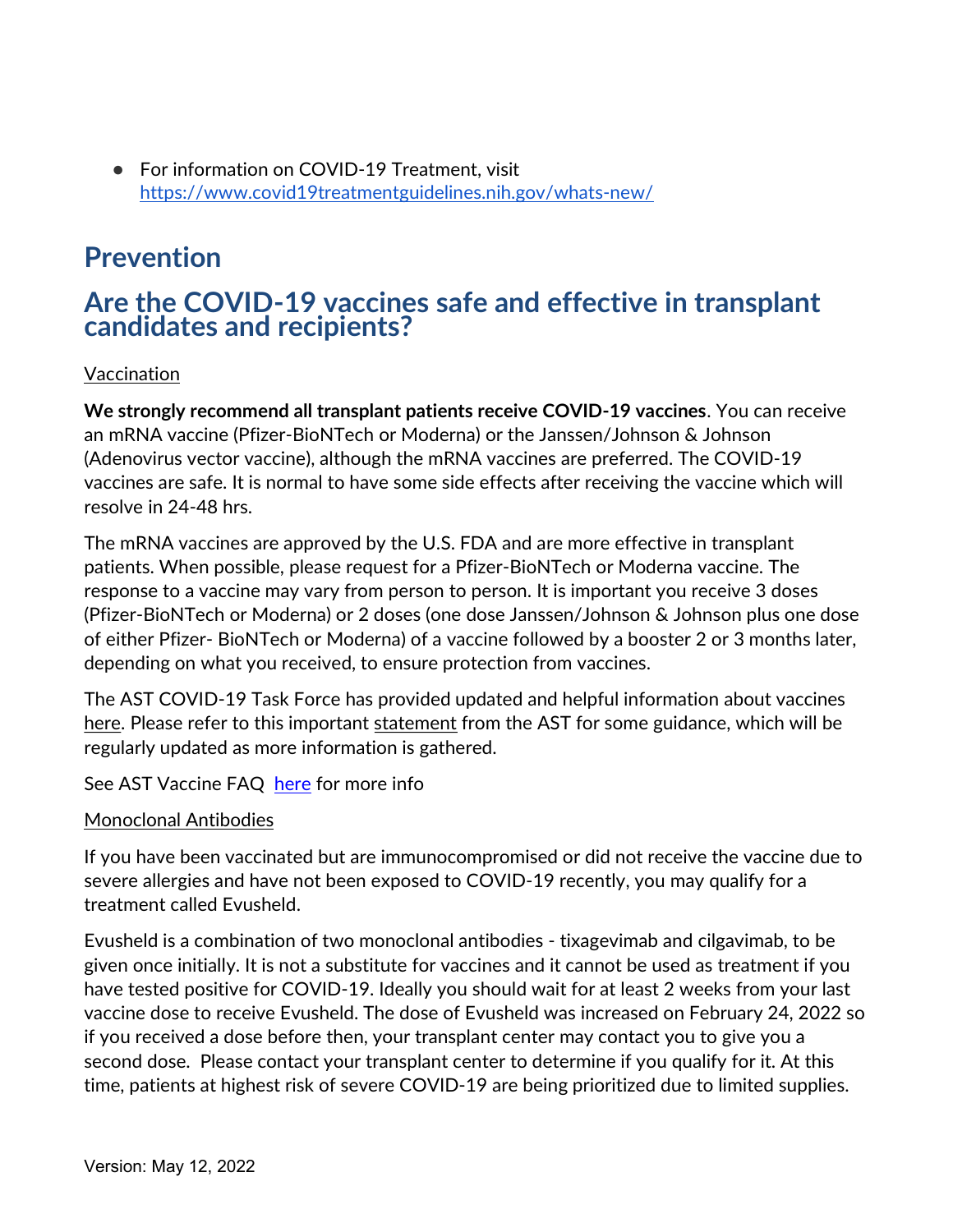## What can I do to protect myself and others from COVID-19?

There are several things you can do to protect yourself, but vaccination is an important thing you can do to protect yourself and others. COVID-19 vaccines are safe. Although they may be less effective in transplant patients, they are more effective than not getting the vaccine.

The U.S. Centers for Disease Control and Prevention (CDC) has updated interim guidance regarding COVID-19 vaccination for moderately to severely immunocompromised people. The guidance says, at the discretion of the clinical team, a booster for immunocompromised adults may be provided six months or more after they have received a third dose of an mRNA vaccine, or at least two months after they have received a Johnson & Johnson vaccine. For more detail, read the CDC guidance.

Everyone 5 years of age or more should get a COVID-19 vaccination as soon as they can. Younger children will soon be eligible for vaccination as well. Widespread vaccination is critical to stopping the pandemic. Vaccination is recommended even if you have had COVID-19 infection. Please discuss the timing of your vaccination with your provider if you have had COVID-19 infection.

Other best practices include:

- Wash your hands or use hand sanitizer frequently
- Avoid touching your eyes, mouth, and nose
- Avoid large crowds
- Wear a well-fitting mask if you are going to be in crowded areas indoors
- Practice social distancing by staying at least six feet from other people and groups
- Stay at home if you are sick
- Get vaccinated against the flu during flu season
- Get your COVID 19 vaccination as soon as possible. If you are immunosuppressed (after transplant), continue safety measures even after vaccination until more is known about how protected transplant patients are from the vaccine.
- Make sure that your family, friends, and other close contacts get vaccinated too.

### Is it safe for me to go outside without a mask? When can I resume normal activities?

In most areas of the country, it is safe to be outdoors without a mask, provided that you follow basic safety guidelines. Local and state public health authorities will determine many of these, so it is important to stay up to date.

The CDC recently changed its guidelines for the use of masks indoors for completely vaccinated individuals. However, even if you are fully vaccinated, transplant recipients should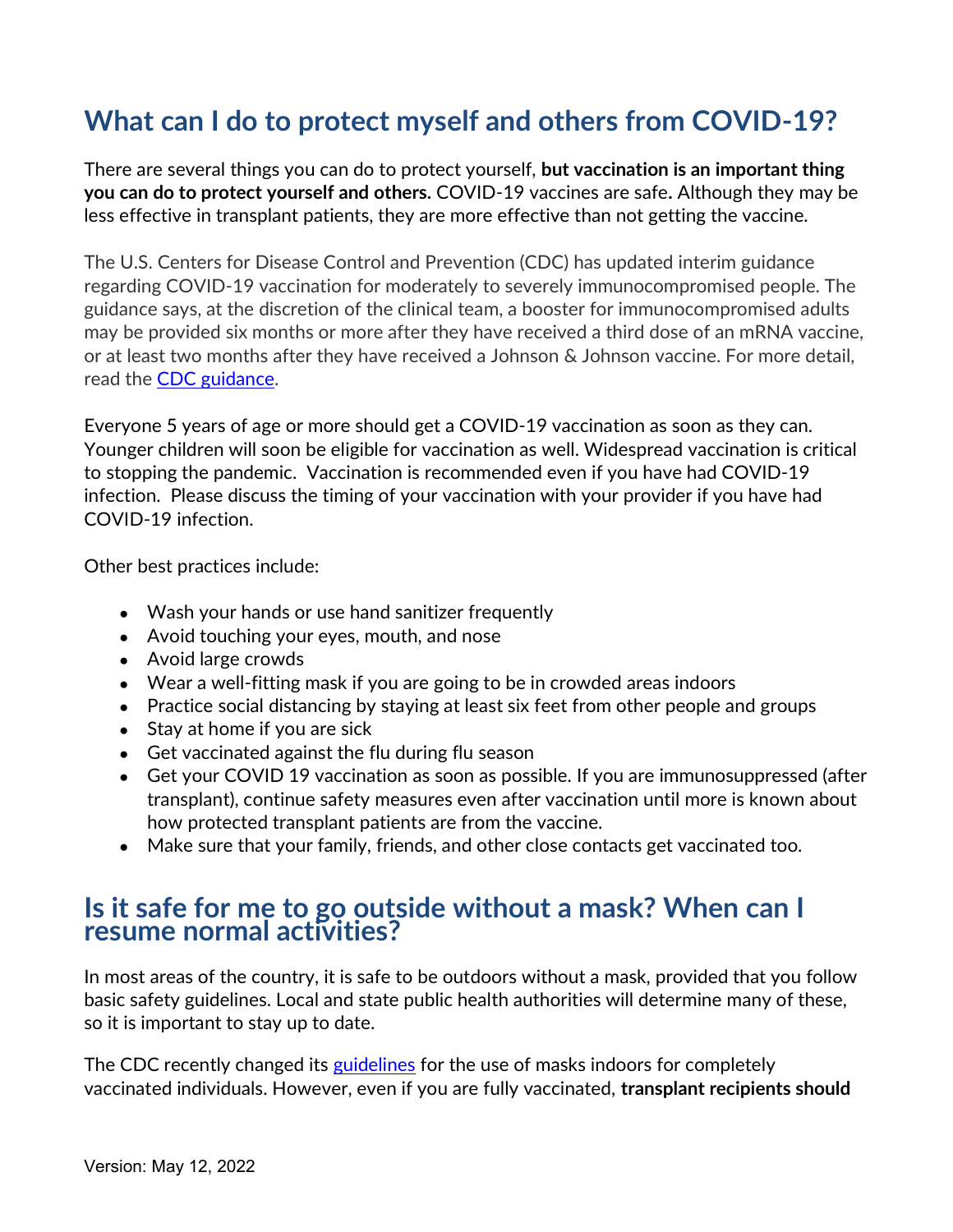continue wearing a well-fitting mask, such as a surgical mask or KN95 or a N95 respirator. , indoors when surrounded by other people. Transplant recipients should also continue to avoid crowds and large gatherings (especially indoors), practice social distancing, and wash their hands often.

The CDC does not specifically recommend wearing gloves under most circumstances. Instead, transplant candidates and recipients should wash or sanitize their hands often. The CDC also does not recommend the use of face shields, as the effectiveness of these face coverings is unknown at this time. You should still wear a mask even if you use a face shield.

You can resume domestic travel (within the U.S.) safely. You should wear a mask on planes, buses, trains, and other public transportation, even if others are not. For international travel, please follow the U.S. Department of State requirements. Please monitor for an increase in COVID-19 cases at your travel destination and avoid traveling to places with high rates of COVID-19.

It is safe to return to work and/or school once you have been fully vaccinated. However, we recommend you continue wearing a mask, social distancing and washing your hands, as the response to vaccine varies by individual and post-vaccine infections are possible.

## What are the outcomes of COVID-19 in transplant recipients?

Transplant recipients are at higher risk of severe COVID-19. Initial reports in 2020 showed that transplant recipients experienced higher rates of hospitalization (up to 77% of patients) and mortality (up to 19% of patients) when compared to the general population. As more effective treatments became available, such as remdesivir, dexamethasone and monoclonal antibodies, these outcomes steadily improved for most people, including transplant recipients. Despite those improvements, transplant recipients still have higher rates of hospitalization, ICU admission and death when compared to the general population.

More importantly, even though vaccinated transplant recipients may develop breakthrough infections, especially with the Delta and Omicron variants, studies have shown that COVID-19 is milder in those who are vaccinated (80% reduction in COVID-19 symptoms).

### What should I do if I have COVID symptoms or am diagnosed with COVID-19?

The first step is to separate yourself from others. Although there are many different causes for fever, cough, shortness of breath, stomach upset, and flu-like symptoms, COVID-19 is still a concern in most parts of the world. If your symptoms are mild, you should then contact your transplant center or primary care provider to arrange for COVID-19 testing. However, if you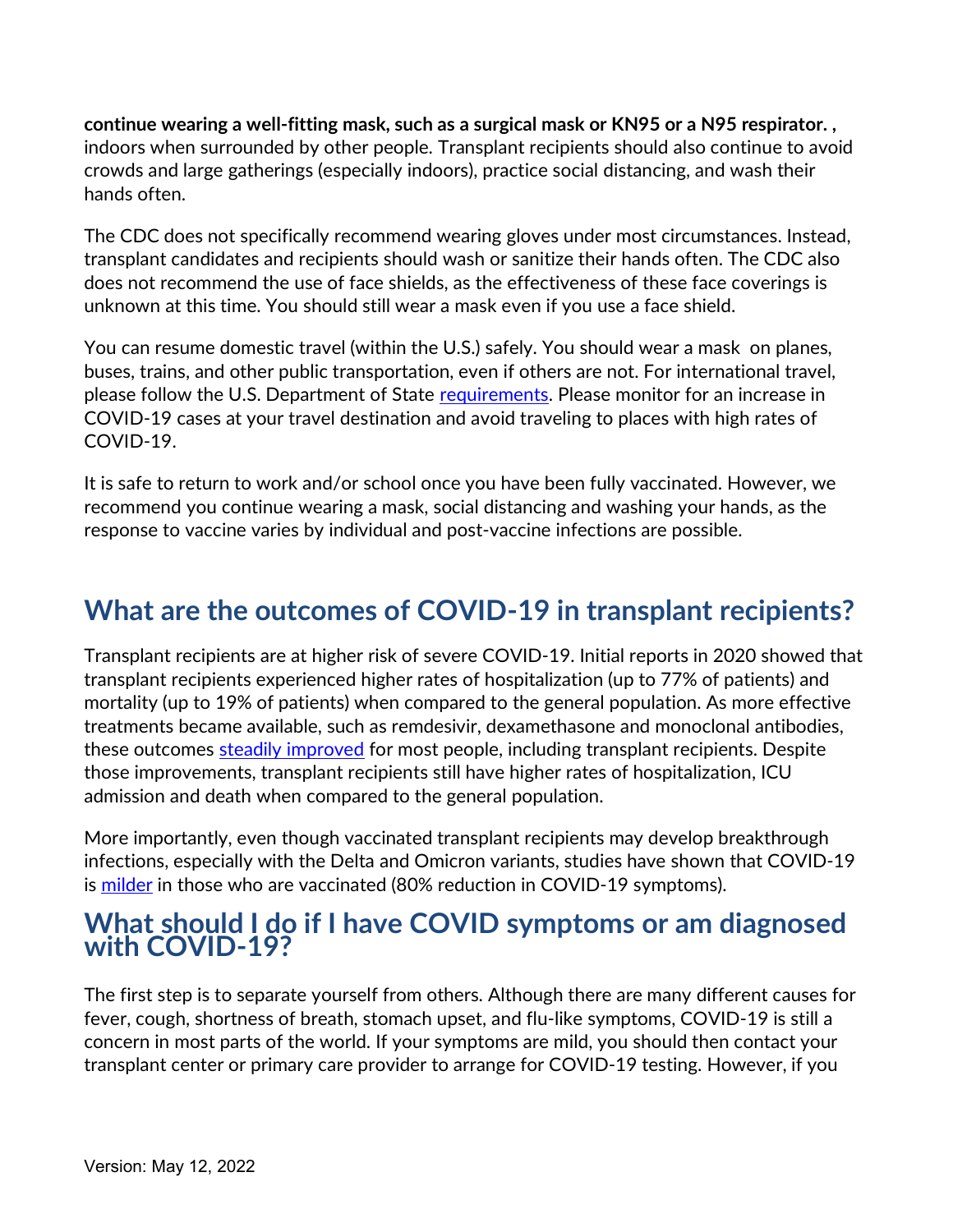notice chest pain, confusion, difficult breathing, or other severe symptoms, please call 911 (or emergency services).

Letting your primary care provider or transplant team know about your symptoms right away is critical so they can provide further guidance on the best treatment, especially since treatment options and availability varies and some treatments are time sensitive. It is important to remember that most people, including transplant candidates and recipients, experience only mild to moderate symptoms and recover from COVID-19 without problems. Many do not need hospitalization but are able to stay at home in isolation.

You can also refer to the AST COVID-19 Resources for Transplant Recipients and candidates for specific instructions and home monitoring guides: https://www.myast.org/covid-19 transplant-handouts-recipients-and-candidates .

## I had COVID-19. When can I stop self-isolating?

The CDC recommends that transplant recipients recovering from COVID-19 stay home longer than 10 days and up to 20 days counting from the first day of symptoms and/or diagnosis. The CDC also recommends that immunosuppressed patients (including transplant patients) should undergo testing before they end their quarantine period. Consequently, some medical centers may require that transplant patients repeat COVID-19 testing to further determine when to stop isolation. These extended recommendations are because transplant recipients with COVID-19 may be infectious for a longer period than those who are not immunosuppressed.

## I had COVID-19 and recovered. Can I get reinfected?

Yes, reinfection with COVID-19 has been reported, particularly with the Omicron variant. As new variant strains develop, it is also possible to get another infection. A variant strain has one or more mutations in its viral structure that make it different from the virus circulating in the community. Some variants may be more infectious. For now, the available COVID vaccines protect from most currently circulating variants, although breakthrough infections have occurred with the Omicron variant. The CDC continues to monitor emerging variants and its implications on current treatment guidelines and vaccines. It is likely that new vaccines will be developed to help protect against new variants.

### I am awaiting a transplant. Could I get COVID-19 from my donor?

The risk of acquiring COVID-19 from organ donation is low. The very rare cases reported in the literature thus far involve lung transplant recipients only. Organ procurement organizations are screening all potential donors for COVID-19 symptoms and exposure history. All potential donors are also tested for COVID-19 prior to transplant. Given the low risk of transmission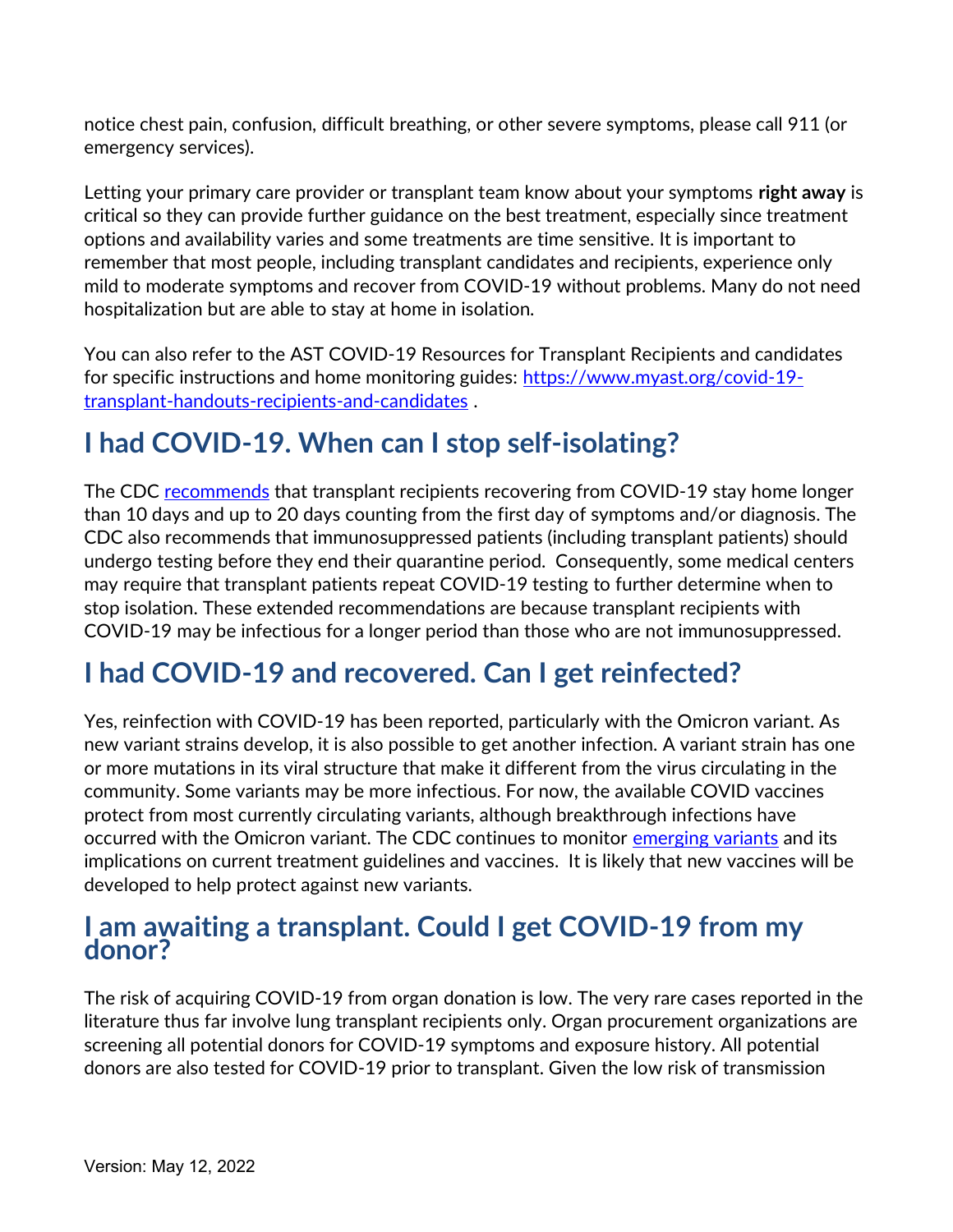outside of lung transplant, some centers may accept carefully selected donors with positive PCRs.

Transplant centers have also taken careful steps to screen living donors, including checking for symptoms, exposures, and viral testing. At some centers, living donors are being asked to avoid travel to high-risk areas and to isolate themselves before donation and monitor symptoms.

# I had COVID-19. When can I be cleared for transplant?

If you have had COVID-19 and recovered, please contact your transplant center once you are symptom free so they can assess you and determine when you would be ready for transplant.

## How do I cope with stress and take care of my mental health?

We understand the uncertainty associated with the pandemic may be stressful for you.

We suggest the following to support yourself:

- Take breaks from watching, reading, or listening to news stories and social media.
- Take care of your body. Take deep breaths, stretch, or meditate. Try to eat healthy, wellbalanced meals, exercise regularly, get plenty of sleep.
- Make time to unwind. Try to do some other activities you enjoy.
- Connect with others. Talk with people you trust about your concerns and how you are feeling.
- Call your healthcare provider if stress gets in the way of your daily activities for several days in a row.

#### Get immediate help in a crisis

- Call 911
- Disaster Distress Helpline: 1-800-985-5990, or text TalkWithUs to 66746
- National Suicide Prevention Lifeline: 1-800-273-TALK (8255)

### Resources for Patients

1. Get the latest public health information from CDC or WHO:

https://www.coronavirus.gov

https://www.who.int/emergencies/diseases/novel-coronavirus-2019

- 2. Get the latest research information from NIH: https://www.nih.gov/coronavirus
- 3. For information on COVID-19 Treatment: https://www.covid19treatmentguidelines.nih.gov/whats-new/